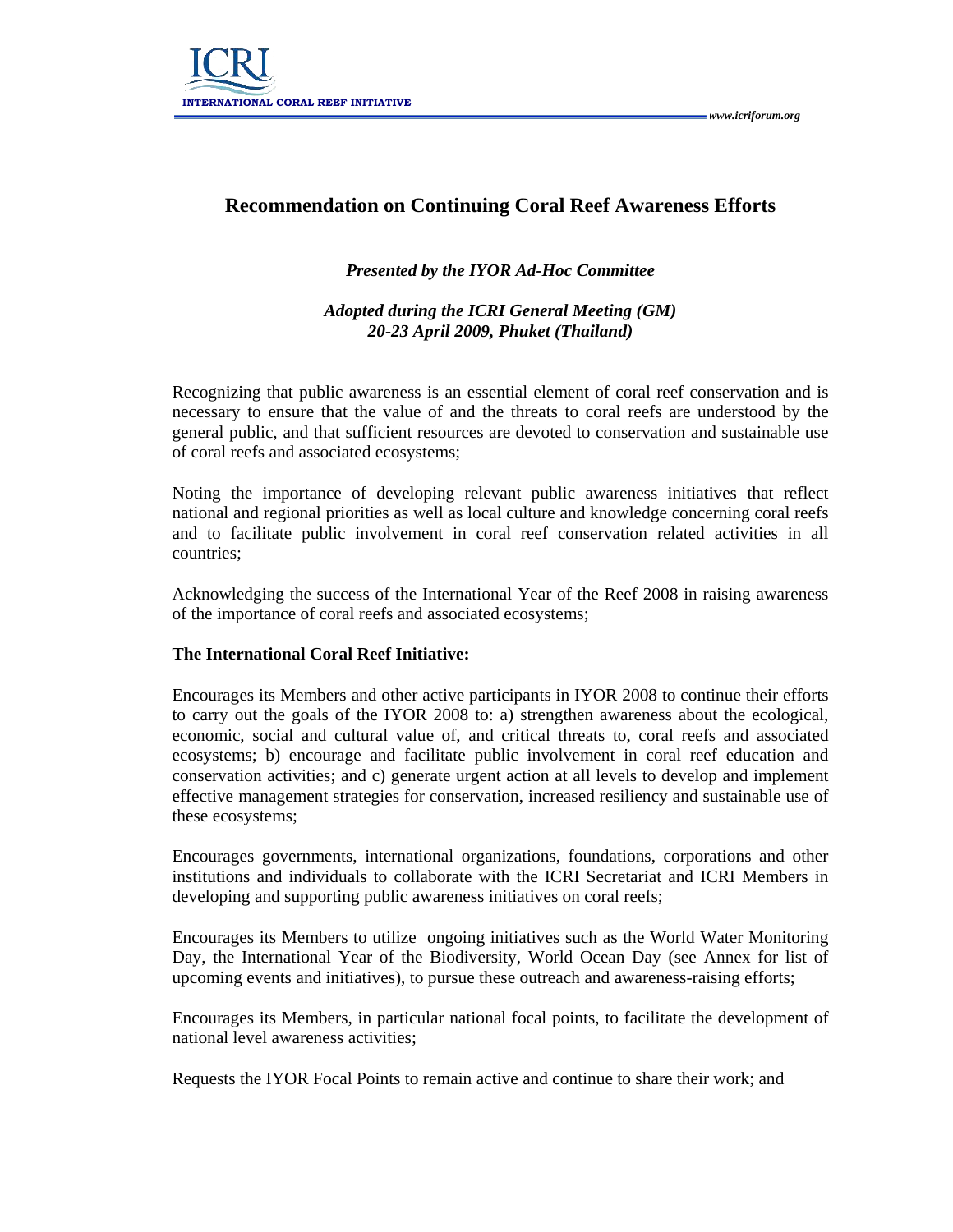

Requests its Members to share educational materials, tools and resources to include them in the ICRIForum.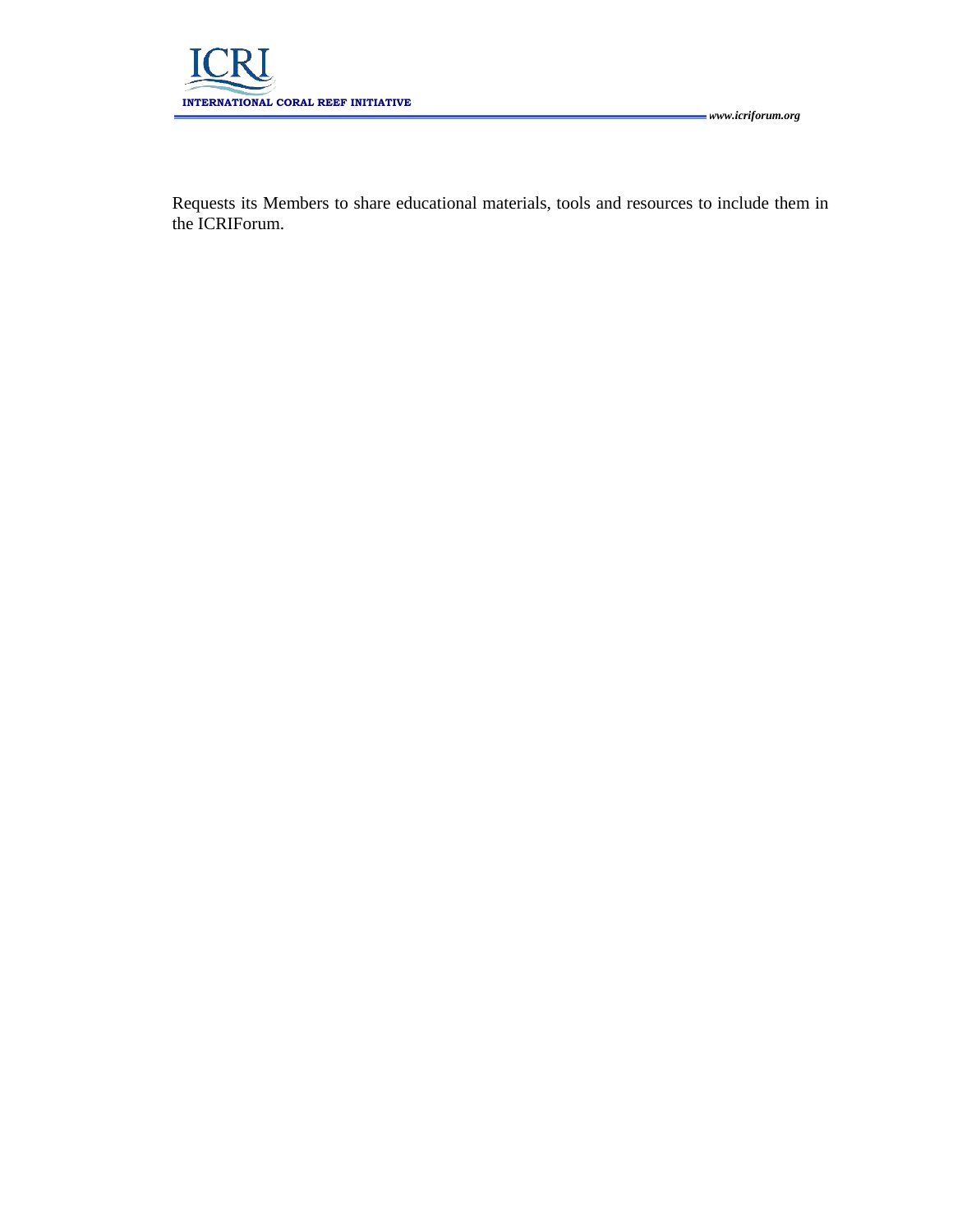

*www.icriforum.org*

| Date                                                          |                                        |                                                                 | <b>Brief description</b>                                                                                                                                                                                                                                                                                                                                       |
|---------------------------------------------------------------|----------------------------------------|-----------------------------------------------------------------|----------------------------------------------------------------------------------------------------------------------------------------------------------------------------------------------------------------------------------------------------------------------------------------------------------------------------------------------------------------|
| 1 Jaunary 2009-1 January 2010                                 | The Pacific Year of Climate Change.    | <b>SPREP</b>                                                    | The South Pacific Regional Environmental Programme (SPREP) has designated<br>2009 the Pacific Year of Climate Change fior more information please see<br>http://www.sprep.org/                                                                                                                                                                                 |
| 3-6 January 2009(Official launch<br>in Boston)-1 January 2010 | Year of Science                        | <b>COPUS</b>                                                    | The Year of Science 2009 is an initiative of the Coalition on the Public<br>Understanding of Science (COPUS www.copusproject.org). COPUS is a growing,<br>grassroots effort whose goal is to engage sectors of the public in science to<br>increase their understanding of the nature of science and its<br>value to society.<br><b>June - Ocean and Water</b> |
| 2010                                                          | International Year of the Biodiversity | Convention on Biological<br>Diversity (CBD)                     |                                                                                                                                                                                                                                                                                                                                                                |
| 2-Feb                                                         | World Wetlands Day                     | Ramsar Convention on<br>Wetlands of International<br>Importance | To undertake actions aimed at raising public awareness of wetland values and<br>benefits in general and the Ramsar Convention in particular.<br>http://www.ramsar.org/wwd/wwd_index.htm                                                                                                                                                                        |
| $22-Mar$                                                      | World Water Day                        |                                                                 | The international observance of World Water Day is an initiative that grew out of<br>the 1992 United Nations Conference on Environment and Development<br>(UNCED) in Rio de Janeiro.                                                                                                                                                                           |
| $22-Apr$                                                      | Dive for Earth Day                     | Project AWARE<br>Foundation                                     | Project AWARE Foundation coordinates and provides support materials to<br>involve volunteer divers in specific events around the world to make a difference<br>on Earth Day. Events include underwater & shoreline cleanups, AWARE Kids<br>activities, CoralWatch monitoring or Earth Day conference/booth activity.                                           |
| $22-Apr$                                                      | Earth Day                              |                                                                 |                                                                                                                                                                                                                                                                                                                                                                |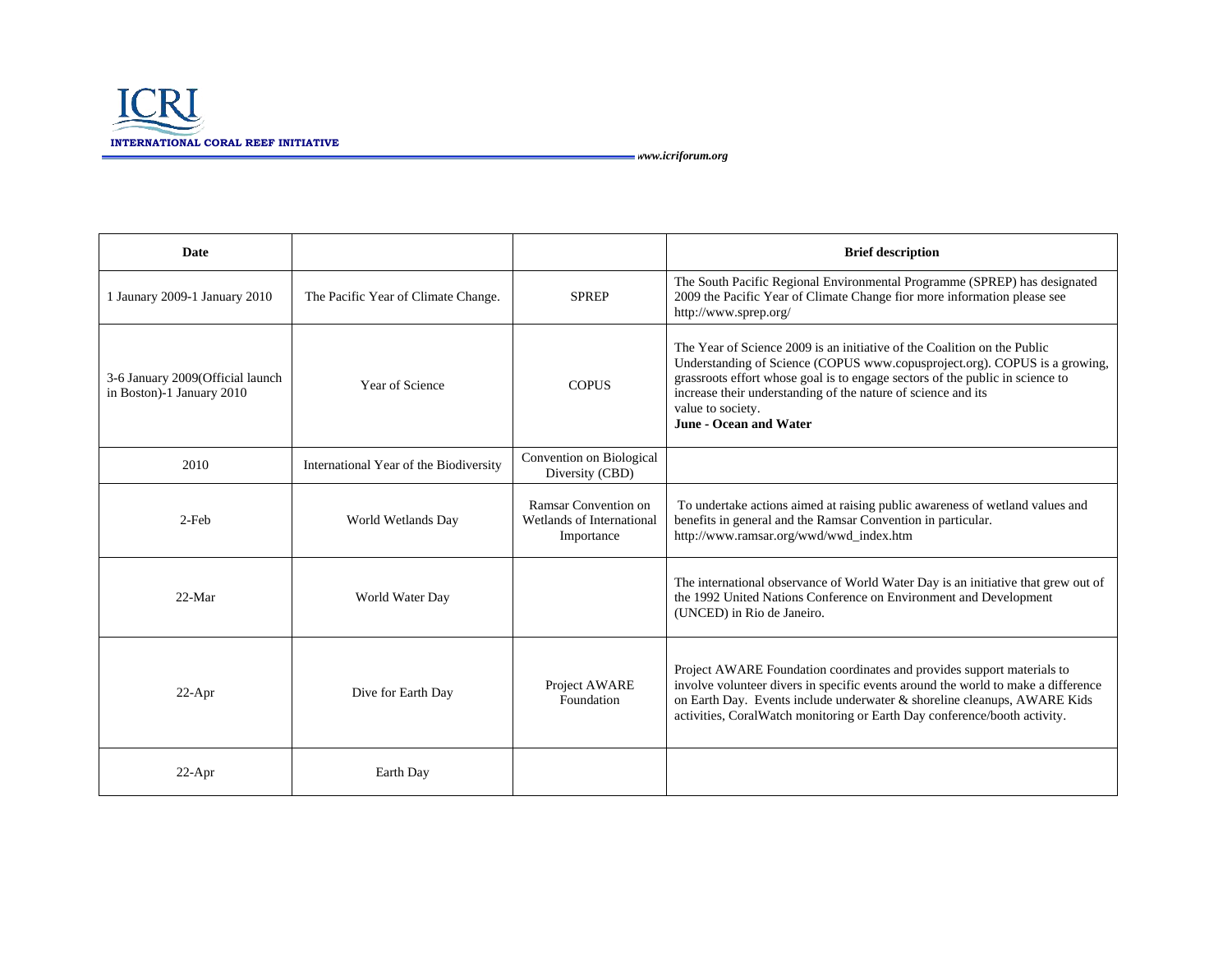

*www.icriforum.org*

| 22-May          | International Day for Biological<br>Diversity - 22 May       | <b>CBD</b>        | to increase understanding and awareness of biodiversity issues                                                                                                                                                                                                                                              |
|-----------------|--------------------------------------------------------------|-------------------|-------------------------------------------------------------------------------------------------------------------------------------------------------------------------------------------------------------------------------------------------------------------------------------------------------------|
| $5-Jun$         | World Environment Day                                        | <b>UNEP</b>       | World Environment Day, commemorated each year on 5 June, is one of the<br>principal vehicles through which the United Nations stimulates worldwide<br>awareness of the environment and enhances political attention and action.                                                                             |
| $8-Jun$         | World Ocean Day                                              | The Ocean Project | Created in 1992 at the Earth Summit in Rio de Janeiro - although not yet officially<br>designated by the United Nations - World Ocean Day is an opportunity each year<br>to celebrate our world ocean and our personal connection to the sea<br>(www.worldoceanday.org)                                     |
| $16-Sep$        | International Day for the Preservation<br>of the Ozone Layer | <b>UN</b>         | States are invited to devote the Day each year to promote, at the national level,<br>activities in accordance with the objectives of the Montreal Protocol and its<br>amendments                                                                                                                            |
| September 14-16 | Clean Up The World Campaign                                  | <b>UN</b>         | Clean Up the World is a community based environmental program that inspires<br>and empowers individuals and communities from every corner of the globe to<br>clean up, fix up and conserve their environment.                                                                                               |
|                 | <b>International Coastal Cleanup</b>                         | Ocean Conservancy | The Ocean Conservancy's International Coastal Cleanup is the largest and most<br>successful volunteer event of its kind. Each year, thousands of volunteers from<br>around the globe participate, clearing tons of trash from coastlines, rivers and<br>lakes and recording every piece of trash collected. |